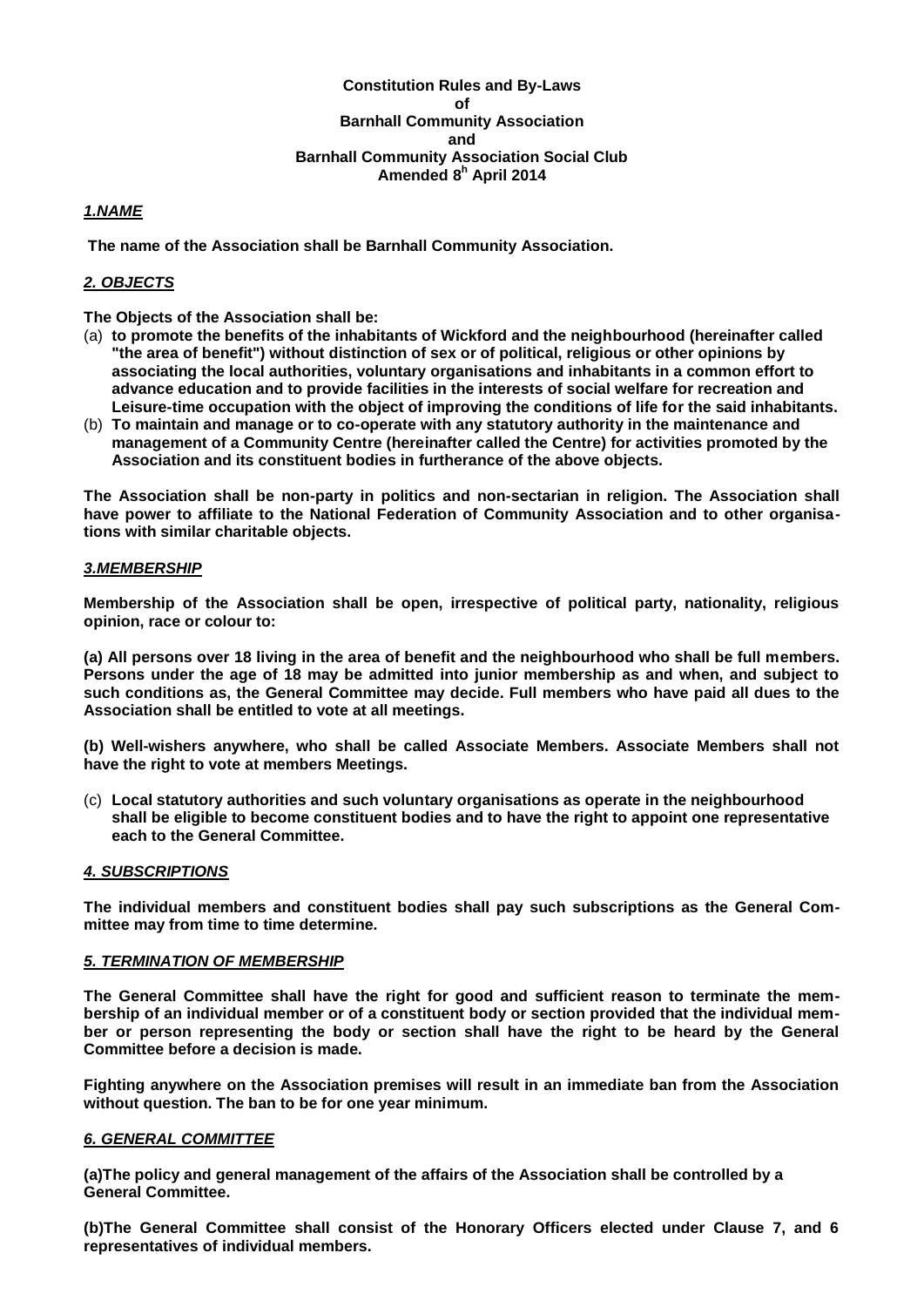**(c)Each constituent body section sponsored by the General Committee shall have the right to appoint one representative to the General Committee.**

**(d)If vacancies occur among the officers or the members, the General Committee shall advertise on the Association notice board such vacancies that may occur from time to time for a period of not less than 21 days in order that applications may be made by members to fill such vacancies. A ballot will then take place over 14 days of the members entering the premises.**

**(e)In addition the General Committee may co-opt further members, who shall be-members of the Association, provided that the number of co-opted members shall not exceed one-third of the total membership of the Committee defined above.**

**The General Committee shall have the power to appoint such sub-committees as it may from time to time determine, and may determine their powers and terms of reference.**

**All members of the General Committee shall retire at the Annual General Meeting, but shall be eligible for re-election.**

**No Committee Member having been dismissed or asked to resign from the committee for whatever reason shall be allowed to stand again for any office in the future.**

## *7.HONORARY OFFICERS*

**The Annual General Meeting shall elect a Chairman from amongst those eligible for election to the General Committee, who shall also be. Chairman of the General Committee, a Secretary, a Treasurer and such other Officers as it may from time to time determine. All Honorary Officers shall retire at the Annual General Meeting but shall be eligible for re-election if re-elected to the General Committee.**

## *8.ANNUAL GENERAL MEETING*

**Once in each year in the month of April the General Committee shall convene an Annual General Meeting of the Association having given 35 days notice, for the purpose of receiving the annual report of the General Committee and the audited Statement of Accounts; of electing the Honorary Officers; of electing representatives of individual members to serve on the General Committee; of appointing auditors; and of voting, whenever necessary on proposals to amend the Constitution, every member must be notified of the A.G.M., date, time and agenda.**

#### *9.SPECIAL GENERAL MEETING*

**The Chairman of the Association or the Secretary may at any time at their discretion, and shall within twenty-eight days of receiving a written request so to do signed by not less than 30 members having the power to vote and giving reasons for the request, call a Special General Meeting of the Association for the purpose of altering the Constitution in accordance with Clause 13 hereof or considering any other matter which may be referred to them by the General Committee or for any other purpose, every member must be notified of the Special General Meeting, date, time and agenda.**

#### *10.RULES OF PROCEDURE*

**(a)Voting. Subject to the provisions of Clause 13, all questions arising at any meeting shall be decided by a simple majority of those present and entitled to vote thereat. No member shall exercise more than one vote notwithstanding that in case of an equality of votes the Chairman shall have a casting vote.**

**(b)Quorum. One-half of the members shall form a quorum at meetings of the General Committees.**

**(c)Minutes. Minutes shall be kept electronically by the Association, the General Committee and all other Committees and the appropriate Secretary shall enter therein a record of all proceedings and resolutions.**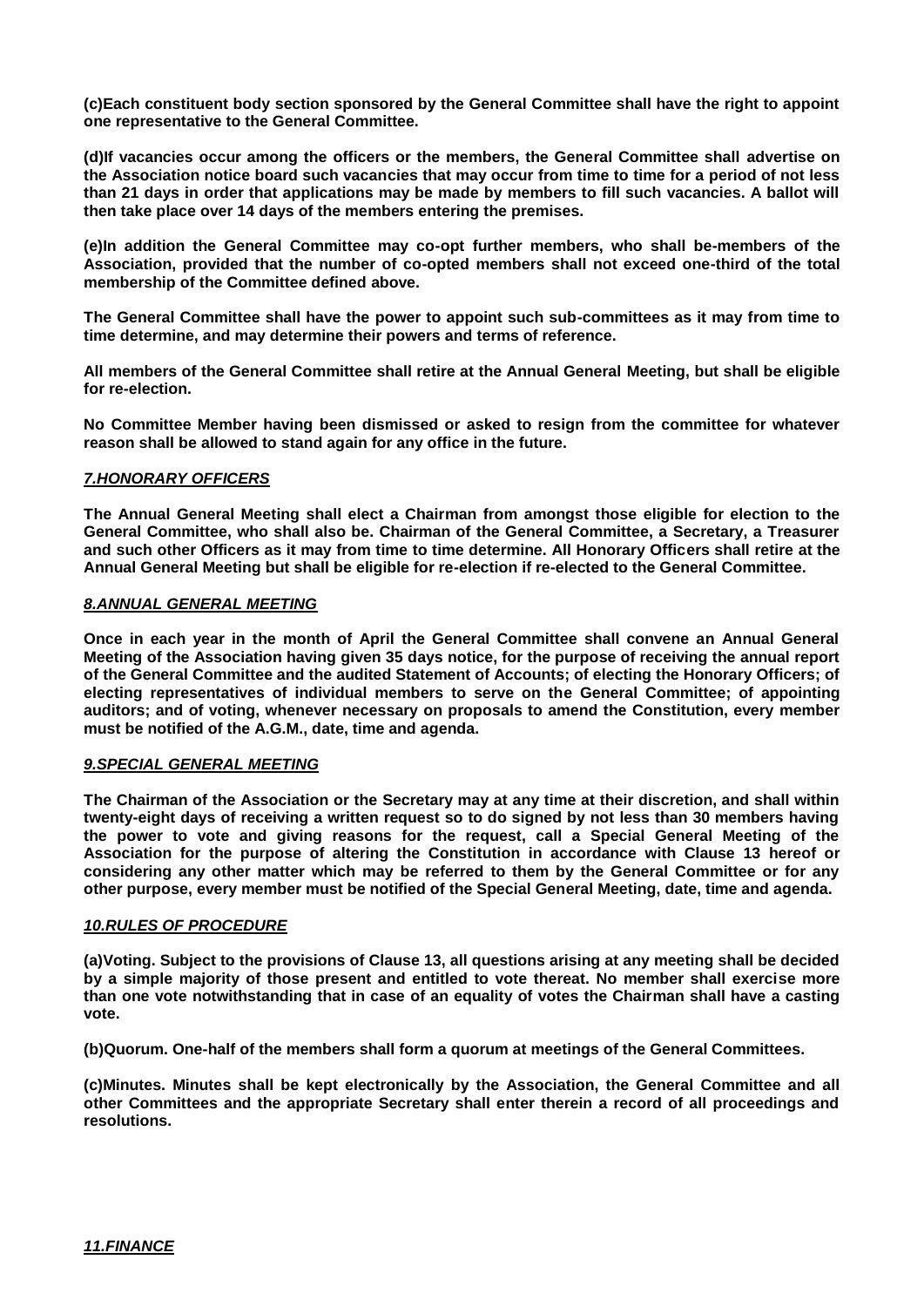**(a)The financial year of the Association will end on 28th February.**

**(b)The Treasurer of the Association shall be responsible for receiving all monies on behalf of the Association and for making all payments on behalf of the Association. He shall keep proper accounts of the monies received and paid by the Association.**

**(c)All monies received by the Association shall be paid in a Bank Account at a Bank approved by the Committee, except where required for immediate cash disbursement, in which case due accounts should be shown of such disbursement. Payments shall normally be by cheque drawn on the Association's Bank Account and signed by the Treasurer and one of the two other authorised signatories.**

**(d)An auditor shall be appointed to audit the accounts of the Association and report thereon to the Annual General Meeting. They shall not be members of the Committee and shall be qualified to audit the accounts of limited liability companies in accordance with the Company law in force from time to time.**

## *12.DISSOLUTION*

**If the General Committee by a simple majority decides at any time that on the ground of expense or otherwise it is necessary or advisable to dissolve the Association it shall call a meeting of all members of the Association who have the power to** vote **and of the inhabitants of the area of benefit of the age of eighteen years and upwards of which meeting not less than 21 days notice (stating the terms of the resolution to be proposed thereat) shall be posted in a conspicuous place or places in the area of benefit and advertised in a newspaper circulating in the area of benefit and given in writing to the Charity Commissioners for England and Wales and the Secretary for the National Federation of Community Associations. If such decision shall be confirmed by a simple majority of those present and voting at such meeting the General Committee shall have power to dispose of any assets held by or in the name of the Association. Any assets remaining after the satisfaction of any proper debts and liabilities shall be applied towards charitable purposes for the benefit of the inhabitants of the area of benefit as the General Committee may decide and as may be approved by the Charity Commissioners for England and Wales.**

#### *13. ALTERATIONS TO THE CONSTITUTION*

**Any proposal to alter this Constitution must be delivered in writing to the Secretary of the Association not less than 28 days before the date of the meeting at which it is first to be considered. An alteration will require the approval of a two-thirds majority of individual members and representatives of the Constituent Bodies and Sections of the Association present and voting at a General Meeting. Notice of each such meeting must have been given in accordance with normal procedure but not less than 14 days prior to the meeting in question and giving the wording of the proposed alteration.**

**No amendment shall be made that would cause the Association to cease to be a charity at law.**

**This Constitution was adopted as the Constitution of the BARNHALL COMMUNITY ASSOCIATION at a Meeting held at BARNHALL COMMUNITY ASSOCIATION on 8th April 2014.**

## *1.NAME*

**The Club shall be called BARNHALL COMMUNITY ASSOCIATION SOCIAL CLUB (hereinafter referred to as "the Club").**

## *2.OBJECTS*

**The object of the Club shall be:**

**(a)To further the interest and objects of the BARNHALL Community Association (hereinafter called "the Association").**

**(b)To provide for Members of the Association opportunities for meeting together, social activities, sport and recreation and other advantages of a social club.**

**(c)To provide refreshments and catering facilities.**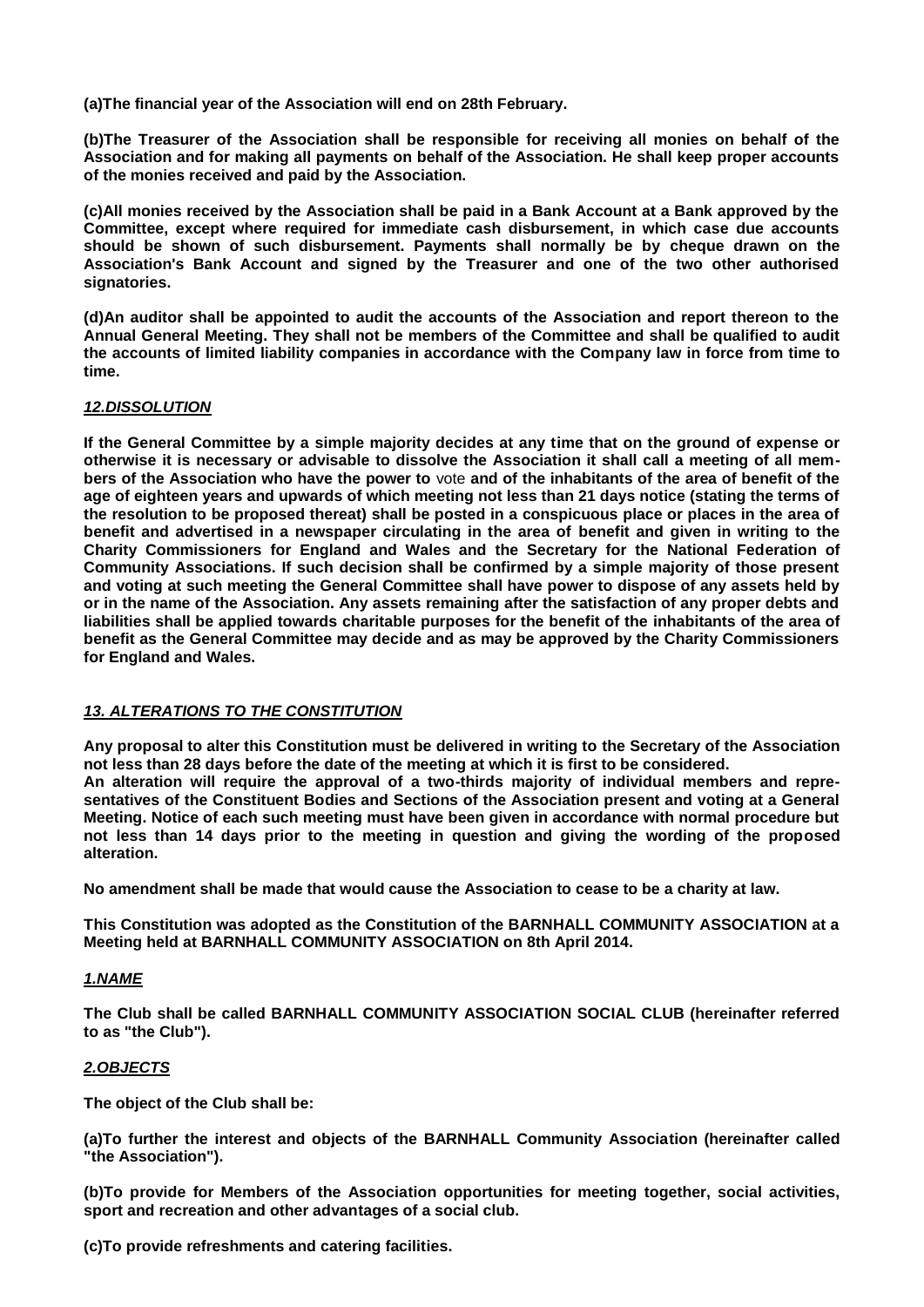## *3.MEMBERSHIP*

**Membership to the Club shall be open to:**

**(a)Full Members who shall be individual members of the Association who have attained the age of eighteen years.**

**(b)Honorary Members who shall be individual members of the Association who have rendered outstanding services to the Association.**

### **4.ELECTION TO MEMBERSHIP**

**(a)Members of the Club shall be elected by the Management Committee.** 

**(b)All applications for membership must be proposed and seconded by existing members**

**(b)The names and addresses of persons proposed for election to membership of the Club shall be prominently displayed on the Club notice board at the Community Centre for a period of at least two days before the Meeting of the Management Committee at which those applications for membership are considered.**

**(c)The names and addresses of Temporary Members shall be prominently displayed on the Club notice board throughout the period of the membership.**

## *5.ADMISSION*

**No person shall be admitted to Membership of the Club or be admitted as candidate for admission to any privileges of membership, without an interval of at least two clear days between their nomination or application for membership and their admission; nor may any person becoming a member be admitted to the privileges of membership without an interval of at least two clear days between their becoming a member and their admission to the Club.**

#### *6.RESIGNATION*

**Any member may resign his membership by giving the Honorary Secretary notice in writing of his resignation.**

#### *7.EXPULSION, SUSPENSION AND EXCLUSION*

**(a)The Management Committee shall have the power to suspend (for a period not exceeding six months) or expel any member who shall contravene any rule of the Club or whose conduct shall, in the opinion of the Management Committee prejudicially affect the Club or render him unfit for membership of the Club.**

**(b)Before any member is suspended or expelled the Honorary Secretary shall give seven days written notice to the member to attend a Meeting of the Management Committee and shall inform him of the complaints made against him.**

**(c)No member shall be suspended or expelled without having an opportunity of appearing before a Meeting of the Management Committee to explain their conduct and answering any complaints made against him them nor unless a majority of not less than two-thirds of the Members of the Management Committee present at a Meeting of the Management Committee shall vote for their suspension or expulsion.**

**(d)The Management Committee shall have power to exclude any members from the Club premises until such Meeting of the Committee shall be held.**

#### *8.NAMES AND ADDRESSES*

**(a)The Honorary Secretary shall keep at the Club a list of the names and addresses of the members. (b)Members shall within fourteen days give written notice to the Honorary Secretary of any change of address.**

#### *MANAGEMENT COMMITTEE*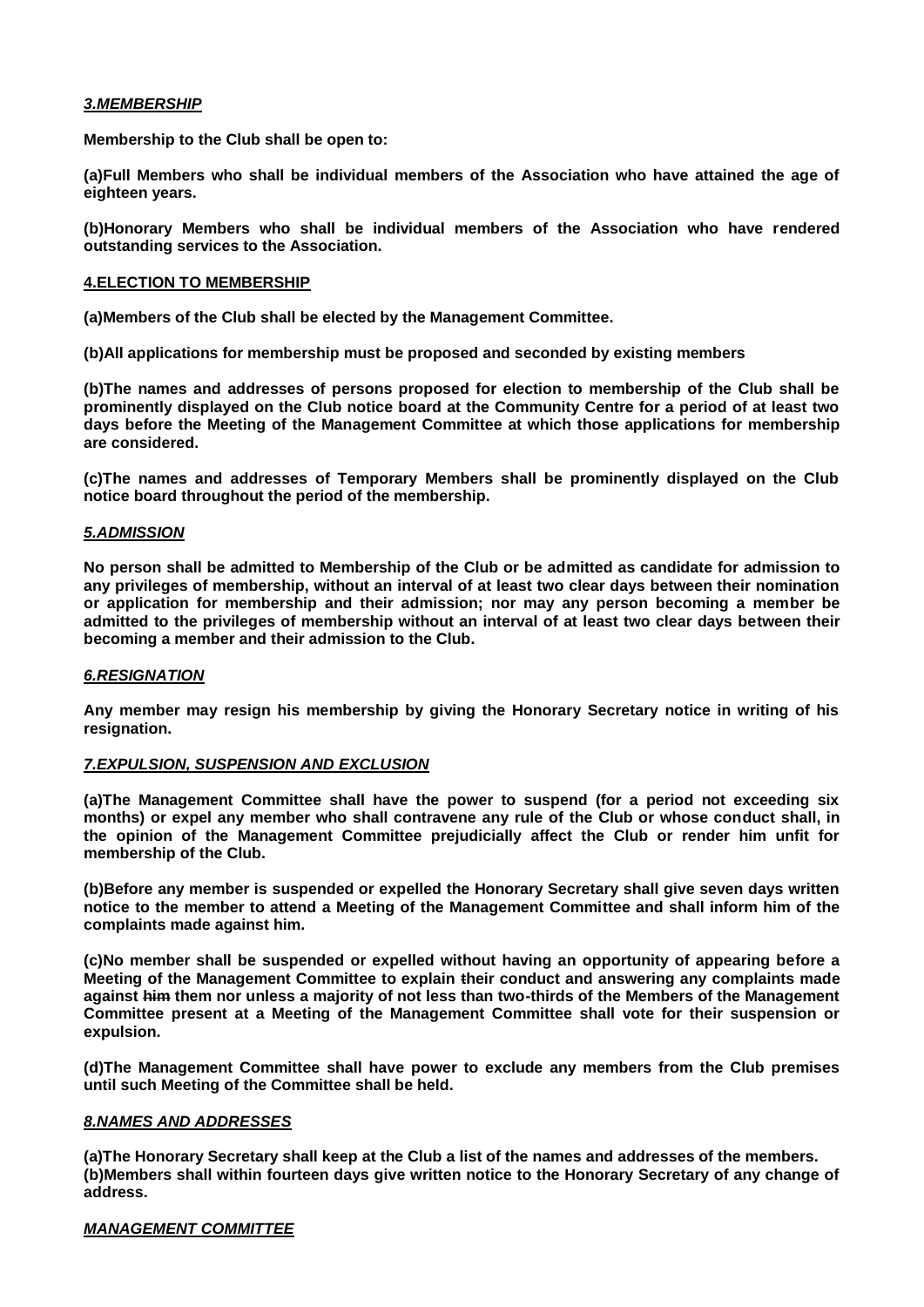## *9. POWERS*

**(a)The whole of the affairs of the Club, excluding the purchase for the Club and the supply to the Club of intoxicating liquor shall be under the control of the Management Committee which shall be an elective Committee.**

**(b)Any decision of the Management Committee shall be final on any matter referred to them (except as in these rules otherwise provided).**

#### *10. ELECTION AND NOMINATION*

**(a) The Management Committee shall consist of:**

**(i)The following elected members:** 

**The Chairman of the Club; The Vice-Chairman of the Club; The Honorary Secretary of the Club; The Honorary Treasurer of the Club; Seven Ordinary Committee Members.**

**(ii)The following nominated members: Three Committee Members nominated by the General Committee of the Association from amongst the Members of General Committee of the Association, one of whom shall be the Chairman of the Association, unless he shall be an elected Officer or Committee Member of the Club.**

**(iii) A maximum of three co-opted Members.**

**(b) The elected Officers and Committee Members shall all be elected at the Annual General Meeting by the full and honorary members of the Club from amongst the full and honorary members of the Club all of whom, being full or honorary members, shall be equally capable of nominating persons for election to the Committee, and all of whom shall be equally capable of being nominated to Committee, provided that after the first three years from the formation of the Club only full, or honorary members of the Club with two years or more standing as members of the Club may be elected as Officers of the Club. And provided that the Officers and Committee elected at the Meeting at which the Club is formed, if not so elected at the First General Meeting of the Club thereafter, shall hold ofiice until the first Annual General Meeting,** 

**(c) (i) The Management Committee may at its first meeting after the Annual General Meeting or at any subsequent meeting appoint a Sub-Committee for any purpose.**

**(ii) All members of any such Sub-Committee shall be full or honorary members of the Club and not less than two-thirds of the members of any such Sub-Committee (or in the case of a Sub-Committee concerned with the purchase of the Club or with the supply by the Club of intoxicating liquor, all of them) shall be members of the Management Committee elected in accordance with paragraph (b) of these rules who shall go out of office in the Sub-Committee on ceasing to be members of the Management Committee.**

**(d)On a casual vacancy amongst members of the Management Committee, the Management Committee shall advertise on the club notice board such vacancies that may occur from time to time for a period of not less than 21 days in order that applications may be made by members to fill such vacancies. A ballot will then take place over 14 days of the members entering the premises.**

**(e)The quorum of any meeting of the Management Committee shall be one half of the members.**

**(f)All members of the Management Committee shall hold office from the time of election until the next Annual General Meeting and shall be eligible for re-election if they remain qualified.**

**(g)The Management Committee may appoint from amongst the members of the Committee an Honorary Manager for the Club whose duties shall (subject to the control and instructions of the Bar Committee in respect of all matters relating to the purchase for the Club and the supply by the Club of intoxicating liquor) consist of the ordering, maintenance, sale and disposal of intoxicating liquor and other stock.**

**(h) The Management Committee may appoint a Club Steward and such other servants as the Management Committee may from time to time decide.**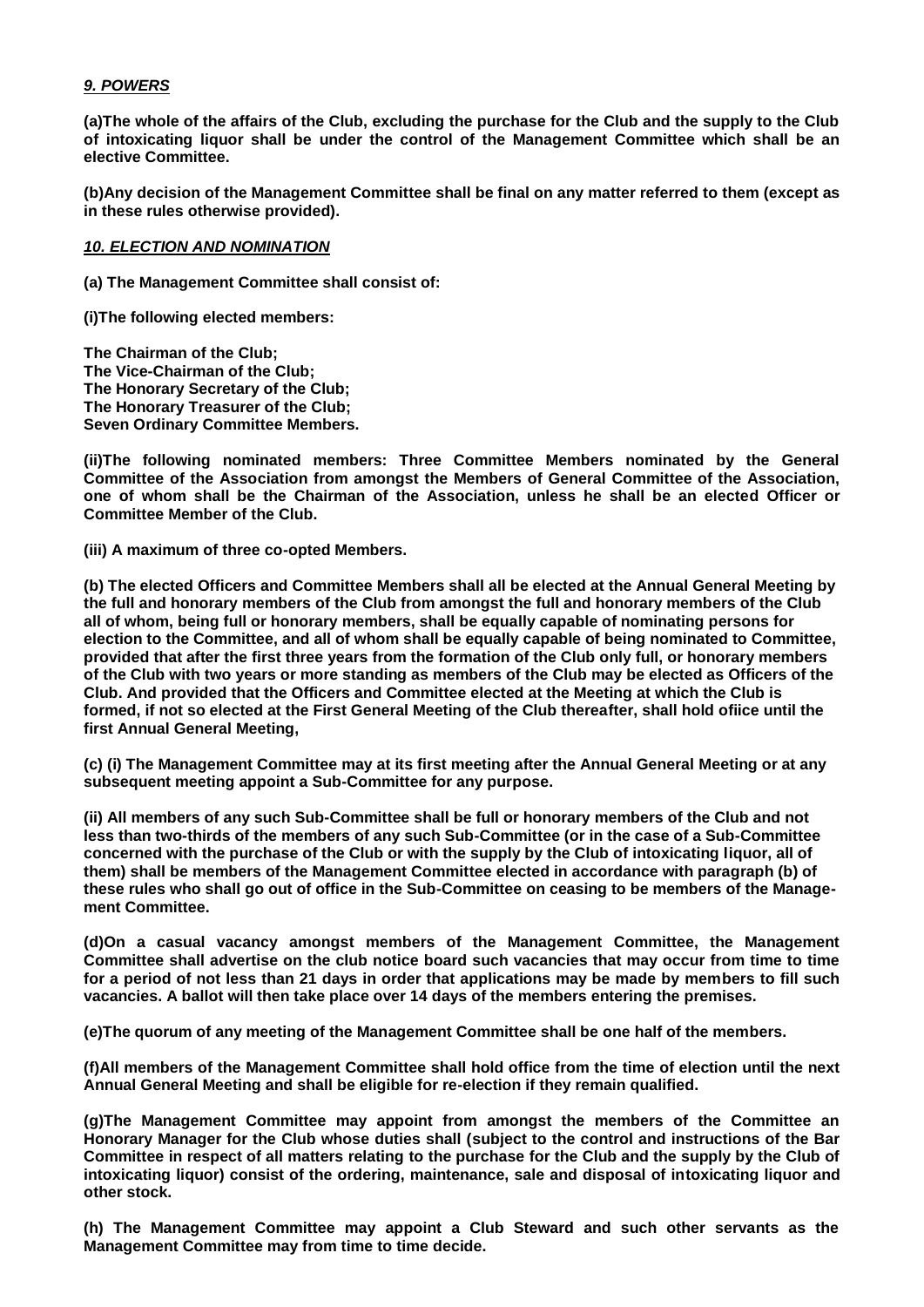## *11. FINANCE*

**(a)The financial year of the Club will end on 28th February.**

**(b)The Honorary Treasurer of the Club shall be responsible for receiving all monies on behalf of the Club and for making all payments on behalf of the Club. He shall keep proper accounts of the monies received and paid by the Club.**

**(c)All monies received by the Club shall be paid into a Bank Account at a Bank approved by the Committee, except where required for immediate cash disbursement, in which case due account should be shown of such disbursement. Payments shall normally be by cheque drawn on the Association's Bank Account and signed by the Treasurer and one or two other authorised signatories.**

**(d)An Auditor shall be appointed to audit the accounts of the Association and report thereon to the Annual General Meeting. They shall not be members of the Management Committee and shall be qualified to audit the accounts of limited liability companies in accordance with the Company Law in force from time to time.**

## *12. MEETINGS*

**(a) Meetings of the Management Committee shall normally be held once a month.**

**(b) Special meetings of the Management Committee may be called at the instance of its Chairman and shall be called on requisition of not less than four of its members.**

## *ANNUAL AND OTHER GENERAL MEETINGS*

#### **I. MEETINGS**

**(a) (i) An Annual General Meeting of the Club shall be held once in each year and fifteen months shall not elapse without an Annual General Meeting.**

**(ii)Thirty-five days notice of such a meeting shall be given to the Members by the Honorary Secretary.**

**(iii)A notice of the Meeting specifying the business to be transacted and resolutions to be moved there shall be posted on the notice board of the Club twenty-one days before the Meeting, every member must be notified of the Annual General Meeting date, time, and agenda.**

**(iv)The business to be transacted at the Annual General Meeting shall be:**

**(a)To receive the Report of the Management Committee.**

**(b)To receive the Financial Statement and Report of the Honorary Treasurer and Auditor for the past twelve months.**

**(c)To elect the Officers of the Club and other-members of the Management Committee.**

**(d)To appoint an Auditor or auditors**

**(e)To transact any other business or consider any resolution relating to affairs of the Club of which duo notice has been given.**

**(b) At a General Meeting only Full and Honorary Members shall be entitled to vote and all Full and Honorary Members will have equal voting rights.**

**c) The Honorary Secretary shall summon a Special General Meeting:**

**(i)at the direction of the Management Committee;**

**(ii)on the request in writing of not less than thirty Full or Honorary Members entitled to attend and vote at the General Meeting (or, if the number is less than one hundred, one fifth of its members) such request to specify the object of the meeting and any resolution intended to be proposed;**

**(iii) upon the direction of the General Committee of the Association,** 

**(d) (i) Not less than twenty-eight days notice of such Special Meeting shall be given by the Secretary.**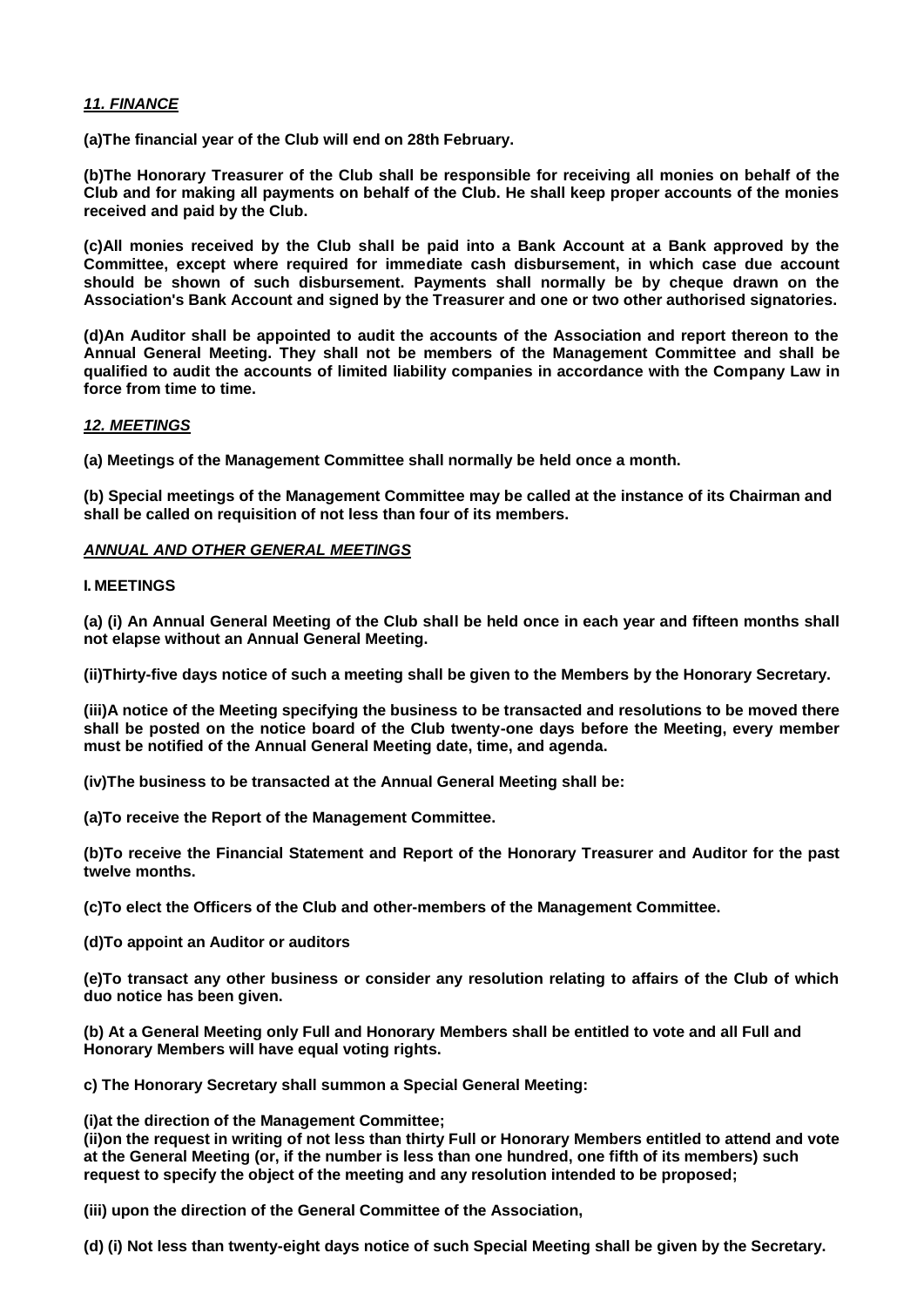**(ii)A notice of meeting specifying the business to be transacted and resolutions to be moved thereat shall be posted on the principal notice board of the Club for twenty-one days before the Meeting. Every member must be notified of the Special General Meeting, date, time and agenda.**

**(iii)The date of the Meeting shall be within 28 days of the receipt by the Honorary Secretary of the direction or request for the Meeting.**

#### *14. RULES OF PROCEDURE*

**(a)Voting. Subject to the provisions of clause 21b all questions at any meeting shall be decided by a simple majority of those present and entitled to vote thereat. No member shall exercise more than one vote notwithstanding that in case of an equality of votes the Chairman shall have a casting vote.**

**(b)Quorum. One half of the members shall form a quorum at meetings of the Management Committee.**

**(c)Minutes. Minutes shall be kept electronically by the Secretary and a record of all proceedings and resolutions.**

## *INTOXICATING LIQUOR*

#### *15. BAR COMMITTEE*

**(a) The purchase for the Club and supply by the Club of intoxicating liquor and the management of the bar shall be under the control of a Bar Committee which shall be an elective Committee.**

**(b)The Bar Committee shall be a Sub-Committee of the Management Committee appointed in accordance with Rule 11 (c).**

**(c)The Bar Committee shall at it's first meeting after the Annual General Meeting elect a Chairman, Vice-Chairman and Honorary Secretary and appoint any necessary Sub-Committee.**

**(d)The Honorary Treasurer of the Club shall 0 the Honorary Treasurer of the Bar Committee, but shall not be a member thereof unless elected in accordance with Rule 16 (b).**

**16. (a) Each member may bring into the Club two guests who must be aged eighteen years or over, provided that this rule shall not apply to guests of a member at a Wedding reception or similar social event held at the Club premises.**

**(b)The names and addresses of the guests must be entered in the Visitors' Book.**

**(c)Each member will be held responsible for the behaviour of his or her guest(s).**

**(d)A guest of a member will not be allowed to purchase intoxicating liquor.**

**(e)Any individual guest of a member may not attend the Club premises more than twelve times in any one financial year of the Club. This rule shall not apply to persons under 18 years of age.**

**(f)Any individual person under 18 years of age may be admitted to the Club premises provided that they are accompanied by an adult member who shall enter their name and address in the Visitors' Book and pay the appropriate guest fee, and provided always that they remain in the company of the member.**

**This rule does not apply to person under 18 years of age who are accompanied by their parents who are guests of a member.**

**(g)Intoxicating liquor may only be sold for consumption off the premises to members of the Club.**

**17.The permitted hours during which intoxicating liquors may be sold at the bar shall be:**

| <b>Monday to Thursday</b> | 7.00 p.m. - 11.00 p.m. |
|---------------------------|------------------------|
| Fridav                    | $5.00$ p.m.-11.00 p.m. |
| <b>Saturday</b>           | 12 noon - 11.00 p.m.   |
| Sunday                    | 12 noon - 10.30 p.m.   |

**Or such hours as may from time to time be determined by the Bar Committee in accordance with the**